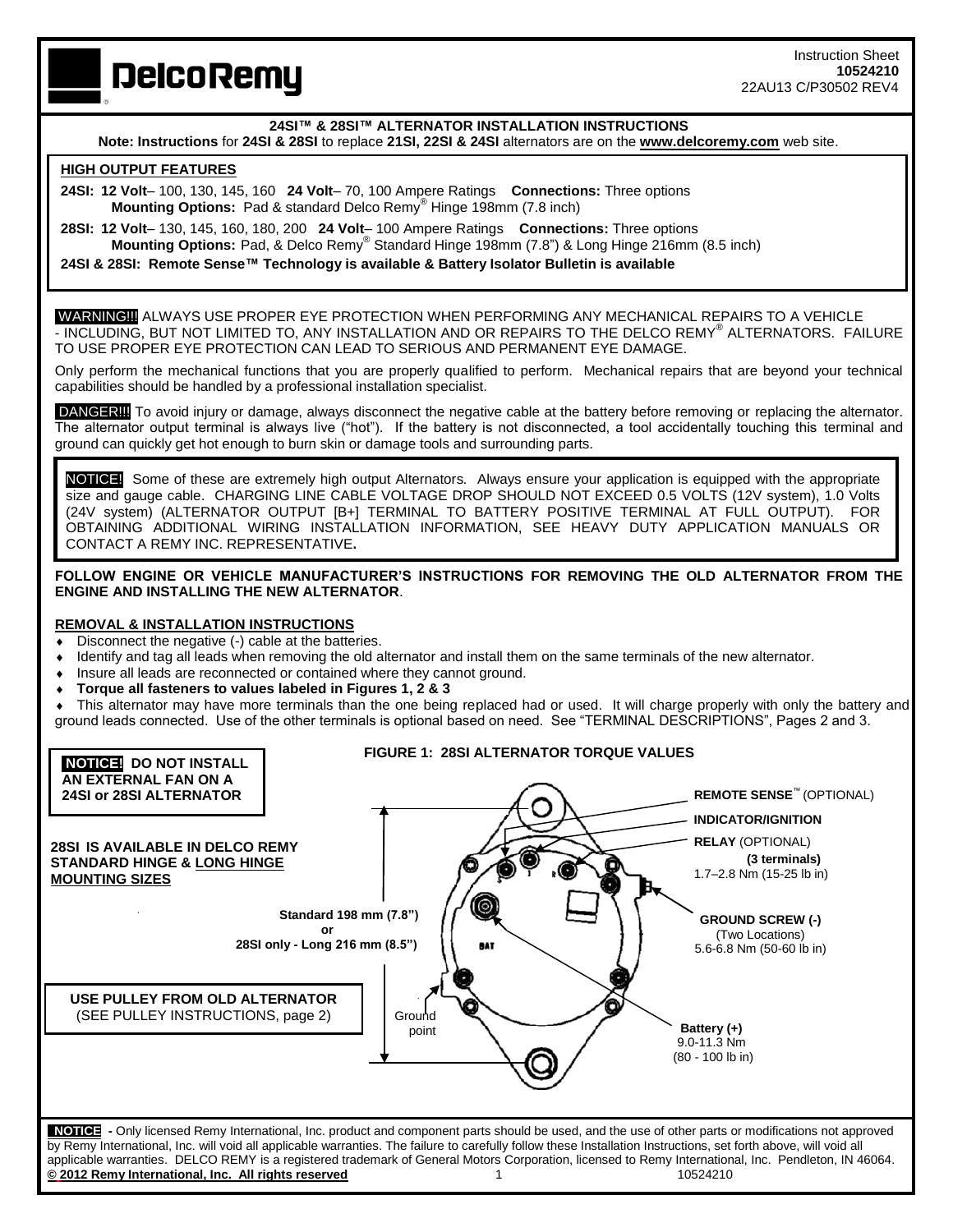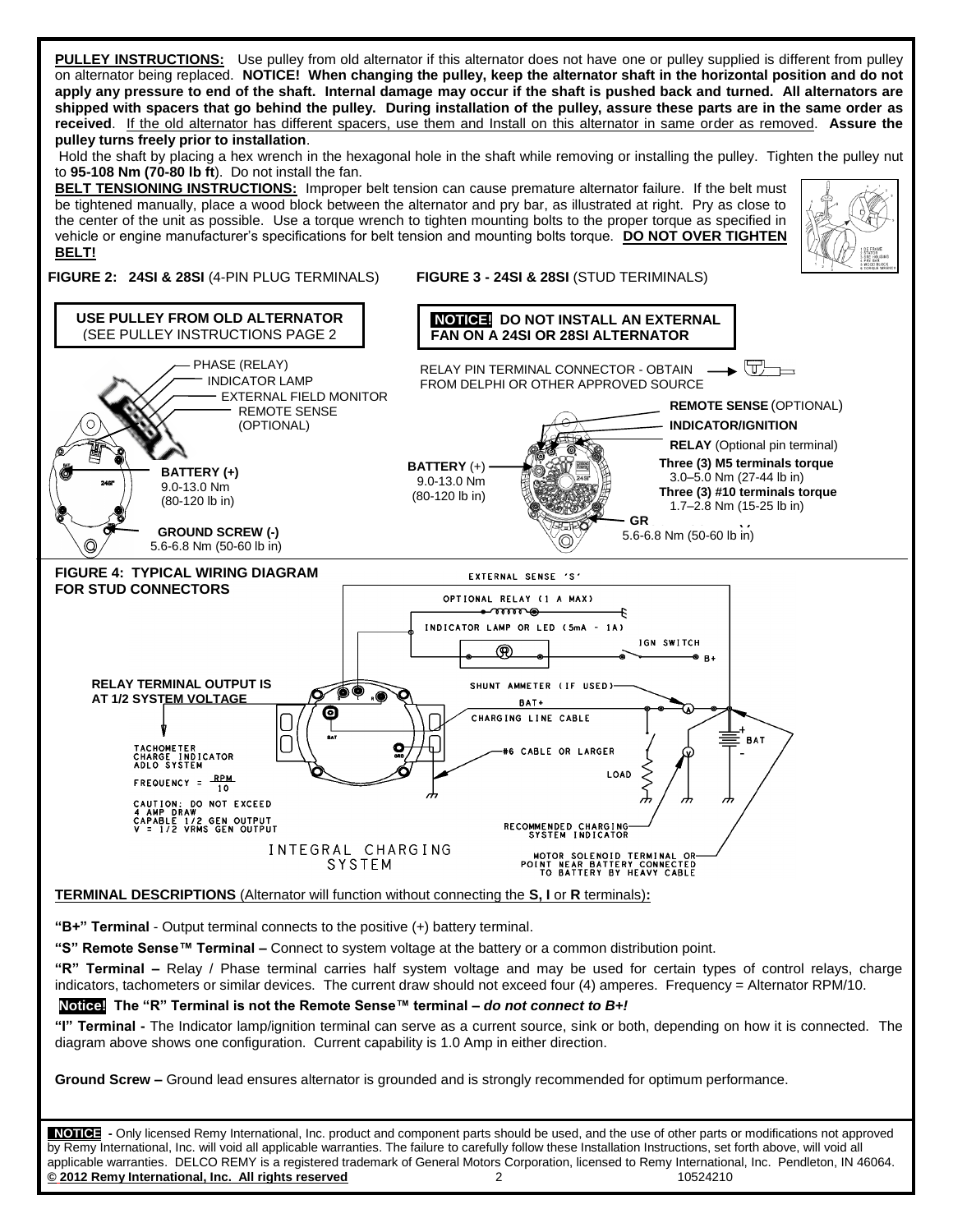♦ If installing this alternator with **Remote Sense™** terminal in a vehicle that does not have a sense line, **connect a fused (5 Amp) insulated wire** from the Alternator Voltage Sense terminal to the positive (+) battery terminal or the common distribution point at the starter solenoid battery (+) terminal. Connection of this terminal is best for optimum performance; however, the alternator will function without **Remote Sense™** connected. Use a **#16 gauge red insulated wire,** preferably with a 1/4" ID Convoluted Polyethylene Conduit. Also install a s**tandard inline fuse holder with a protective cap**. Use a low voltage automotive standard blade style fuse, 5 Amp. Only connect the Remote Sense™ terminal line to the Remote Sense™ terminal. **The "R" and "I" Terminals are not the Remote Sense™ Terminal! FIGURE 5: TYPICAL WIRING DIAGRAM – 4 PIN PLUG** INDICATOR LAMP "L"-EXTERNAL FIELD MONITOR EXTERNAL PHASE TAP/ RELAY "P EXTERNAL SENSE "S" FIELD DATA TO CPU INDICATOR LAMP OR LED (5mA - IA) IGN SWITCH @ +е в **PHASE / RELAY**  SHUNT AMMETER (IF USED)-**TERMINAL OUTPUT IS AT 1/2 SYSTEM**  BAT+ CHARGING LINE CABLE **VOLTAGE**BAT HOMETER<br>UnaRGE INDICATOR<br>ADLO SYSTEM #6 CABLE OR LARGER **LOAD** FREQUENCY =  $\frac{RPM}{10}$ ג CAUTION: DO NOT EXCEED<br>4 AMP DRAW<br>CAPABLE 1/2 GEN OUTPUT<br>V = 1/2 VRMS GEN OUTPUT RECOMMENDED CHARGING<br>SYSTEM INDICATOR INTEGRAL CHARGING MOTOR SOLENOID TERMINAL OR<br>POINT NEAR BATTERY CONNECTED<br>TO BATTERY BY HEAVY CABLE **SYSTEM TERMINAL DESCRIPTIONS** (P, L, F and S terminal connections are optional)**: "B+" Terminal** - Output terminal connects to the positive (+) battery terminal. **"S" Remote Sense™ Terminal –** Connect to system voltage at the battery or a common distribution point. **"P" Terminal –** Relay / Phase terminal carries half system voltage and may be used for certain types of control relays, charge indicators, tachometers or similar devices. The current draw should not exceed four (4) amperes. Frequency = Alternator RPM/10. **"L" Terminal -** The regulator Lamp or "L" terminal connects to the ignition switch through an indicator bulb or LED. **"F" Terminal -** Connect to ECU or ECM Field data input terminal. **Ground Screw –** Ground lead ensures alternator is grounded and is strongly recommended for optimum performance. ♦ If installing this alternator with **Remote Sense™** terminal in a vehicle that does not have a sense line, **connect a fused (5 Amp) insulated wire** from the Alternator Voltage Sense terminal to the positive (+) battery terminal or the common distribution point such as the starter solenoid battery (+) terminal. Connection of this terminal is best for optimum performance; however, the alternator will function without **Remote Sense™** connected. Use a **#16 gauge red insulated wire,** preferably with a 1/4" ID Convoluted Polyethylene Conduit. Also install a s**tandard inline fuse holder with a protective cap**. Use a low voltage automotive standard blade style fuse, 5 Amp. Only connect the Remote Sense™ terminal line from the battery to the Remote Sense™ terminal. **The "R" or "I" Terminals are not the Remote Sense™ Terminal!**

. **Technical support: USA 800 854 0076, Mexico 01 800 000 7378, Brazil 0800 703 3526, South America 55 11 2106 6510 or visit delcoremy.com**

**NOTICE -** Only licensed Remy International, Inc. product and component parts should be used, and the use of other parts or modifications not approved by Remy International, Inc. will void all applicable warranties. The failure to carefully follow these Installation Instructions, set forth above, will void all applicable warranties. DELCO REMY is a registered trademark of General Motors Corporation, licensed to Remy International, Inc. Pendleton, IN 46064. **© 2012 Remy International, Inc. All rights reserved** 3 10524210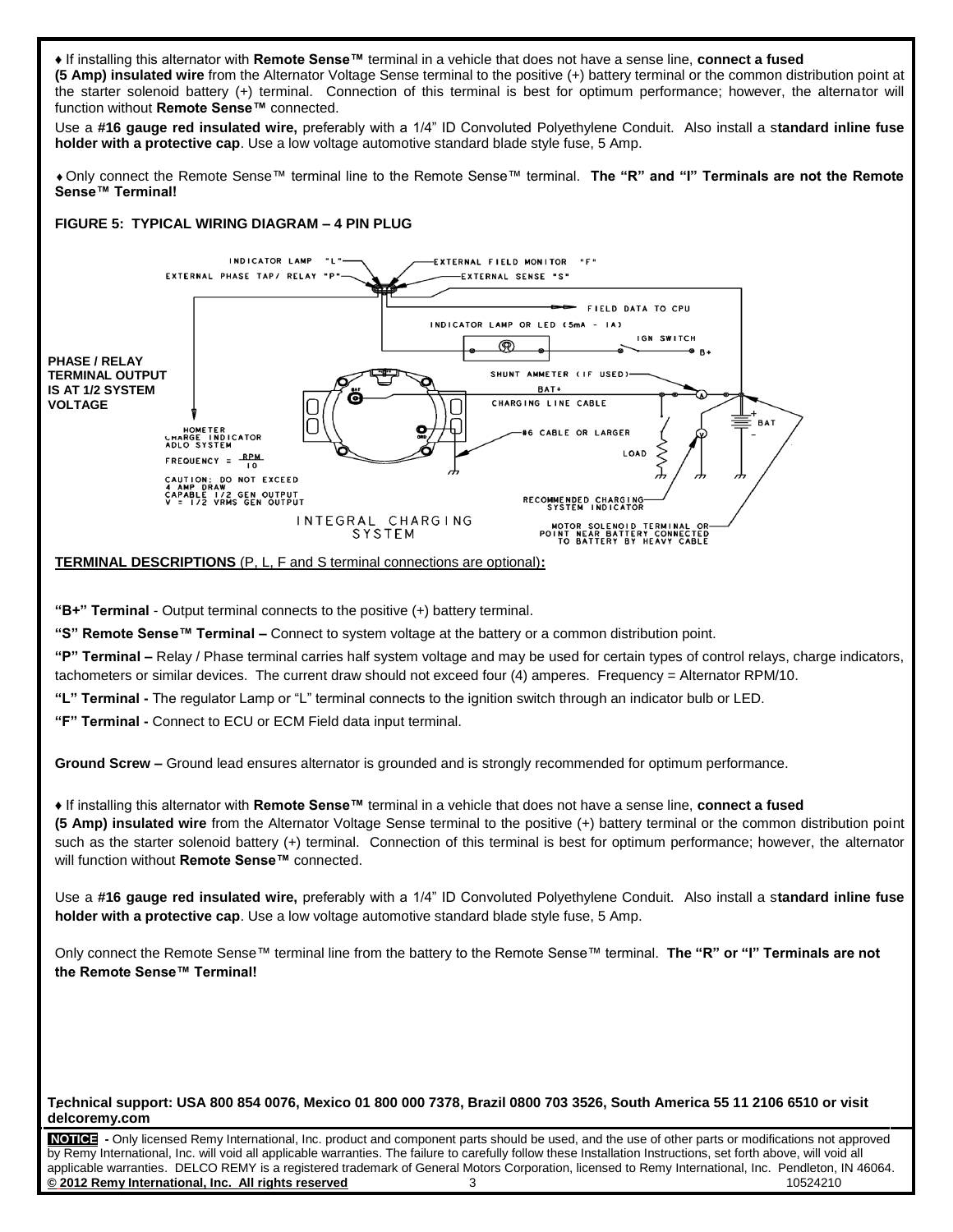# **DelcoRemy**

**INSTRUCCIONES DE INSTALACION DE ALTERNADORES 24SI**® **& 28SI**®

**Nota:** Instrucciones para reemplazar alternadores **21SI, 22SI y 24SI** por alternadores **24SI y 28SI** visite **www.delcoremy.com**

# **CARACTERISTICAS DE ALTA SALIDA**

- **24SI**® **: 12 Volts** 100, 135, 145, 160 **24 Volts** 70, 100 Amperes **Conexiones:** Tres opciones  **Opciones de Montaje:** Pad (orejas cuadradas) y estándar Hinge (orejas redondas) corto Delco Remy® 198mm (7.8")
- **28S**® **: 12 Volts** 160, 180, 200 **24 Volts** 110 Amperes **Conexiones:** Tres opciones **Opciones de Montaje:** Pad y estándar Hinge corto Delco Remy® 198mm (7.8") y Hinge largo 216mm (8.5") **24SI & 28SI: Tecnología Remote Sense™ y el boletín de aislador de Batería están disponibles**.

**¡¡¡PRECAUCIÓN!!!!**USE SIEMPRE PROTECCIÓN OCULAR CUANDO REALICE CUALQUIER ACTIVIDAD RELACIONADA CON LA REPARACIÓN MECÁNICA A UN VEHÍCULO, INCLUYENDO MÁS NO LIMITANDO A CUALQUIER REPARACIÓN O INSTALACIÓN DE MOTORES DE ARRANQUE DELCO REMY. OMITIR EL USO DE PROTECCIÓN OCULAR APROPIADA PUEDE RESULTAR EN DAÑOS Y LESIONES PERMANENTES A LOS OJOS.

**Ejecute solamente las funciones mecánicas que está apropiadamente calificado para realizar. Las reparaciones mecánicas que se encuentran fuera de sus capacidades técnicas deben ser manejadas por especialistas profesionales de instalación. ¡¡¡PELIGRO!!!** Siempre desconecte el cable negativo (-) de batería antes de remover o reemplazar los cables del alternador. La terminal de salida del alternador siempre esta viva ("caliente"). Si la batería no es desconectada y una herramienta toca accidentalmente esta terminal y tierra; puede rápidamente calentarse y provocar quemaduras de piel o dañar la herramienta y partes a su alrededor. **SIGA LAS INSTRUCCIONES DEL FABRICANTE DE LA MAQUINA (MOTOR DE COMBUSTION INTERNA) Y/O DEL VEHICULO AL MOMENTO DE INSTALAR Y REMOVER EL ALTERNADOR**

ALERTA! Algunos de estos alternadores proveen una salida de corriente extrema. Asegure siempre que su aplicación esta provista del calibre adecuado de cables: LA CAIDA DE VOLTAJE EN EL CABLE DE CARGA NO DEBE EXCEDER 0.5Volts ( SISTEMAS 12V) Y 1.0Volts (SISTEMAS 24V) (TERMINAL DE SALIDA DE ALTERNADOR B+ A LA TERMINAL POSITIVA DE LA BATERIA A SALIDA TOTAL DE CORRIENTE). PARA OBTENER INFORMACION ADICIONAL DE INSTALACION DE CABLEADO VEA LOS MANUALES DE APPLICACIONES DE EQUIPO PESADO O CONTACTE SU REPRESENTANTE DE REMY INC.

### **INSTRUCCIONES PARA REMOVER E INSTALAR**

- Desconecte el cable negativo (-) en la batería
- Identifique y etiquete todos los cables cuando remueva el alternador e instálelos en las mismas terminales en el alternador nuevo
- Asegúrese que todos los cables están re-conectados o colocados donde no se puedan aterrizar
- **Apriete todas las tuercas a los valores especificados en las figuras 1, 2 y 3.**
- Este alternador pudiera tener mas terminales que el alternador que se esta reemplazando, el alternador cargara apropiadamente solo con las terminales batería y tierra conectadas, el uso de las otras terminales es opcional de acuerdo a sus necesidades. Vea "DESCRIPCION DE TERMINALES" en las paginas 2 y 3.



**NOTA -** Solamente deben ser usados productos y componentes Remy International Inc., el uso de otras partes o modificaciones no aprobadas por Remy International Inc. anulará todas las garantías aplicables. No seguir cuidadosamente las instrucciones de instalaciones expuestas en este documento anulará todas las garantías aplicables. Delco Remy<sup>®</sup> es una marca registrada de General Motors Corporation, autorizada bajo licencia a Remy International Inc., Pendleton, IN 46064.

**© 2012 Remy International Inc. Todos los derechos** 4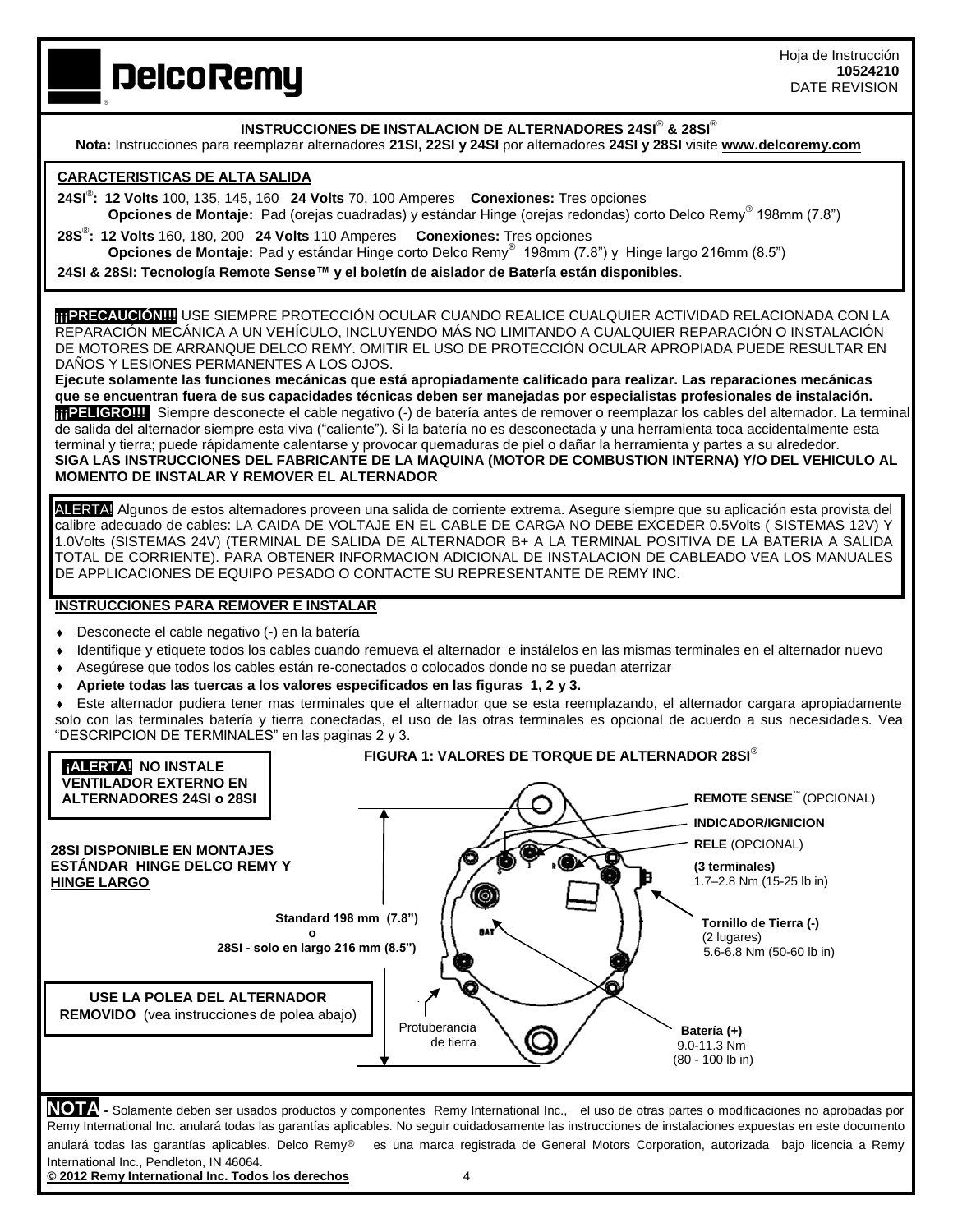**INSTRUCCIONES DE POLEA:** De ser necesario use la polea del alternador removido. **Alerta! Cuando cambie la polea, mantenga la flecha del alternador en posición vertical y no aplique presión a ningún lado de esta. Un daño interno puede ocurrir si la** flecha es empujada o girada. Si había espaciadores cuando la polea y el ventilador fueron removidos, asegúrese que estos sean reemplazados cuando se instale la polea en el alternador nuevo. Cuando remueva la polea, asegure la flecha colocando una llave hexagonal en el receptáculo de la flecha, apriete la tuerca de la polea a 95-108 Nm (70-80 Lb ft).

**INSTRUCCIONES DE TENSION DE BANDA:** La tensión inapropiada de banda puede crear una falla prematura del alternador. Si la banda tiene que ser ajustada manualmente, coloque un bloque de madera entre el alternador y palanca, como se muestra en la ilustración. Haga palanca lo mas cerca al centro de la unidad. Use un torquímetro para apretar los tornillos de montaje al torque especificado en los manuales del vehiculo o motor de combustión. **No sobre apriete la banda!**





**© 2012 Remy International Inc. Todos los derechos** 5